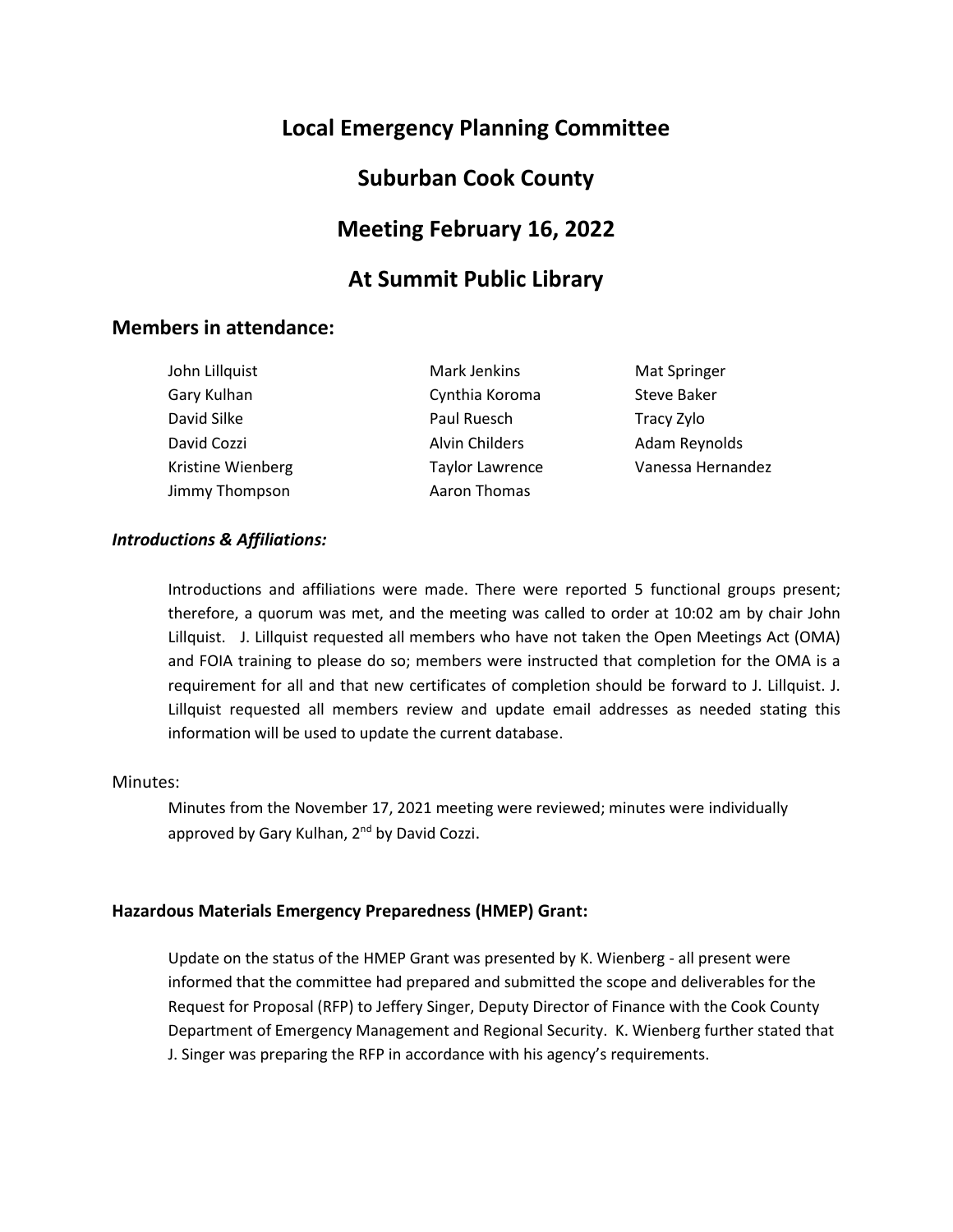K. Wienberg reiterated that the grant proposal allowed for the development of a Commodity Flow Study (CFS) collimating with a tabletop exercise. K. Wienberg concluded that the Grant monies are required to be utilized by fall of 2022, further stating that the Suburban Cook LEPC would be resubmitting a new request for grant funds later this year were the request deemed compulsory.

#### **Sub-Committee Reports:**

- **Emergency Response Plan -**John Karouzos not present no report
- **Right-To-Know –** Dave Silke present informed committee of the Attorney General's new website for FOIA and OMA information (handout provide)
- **Public Education & Information -** B. Welter not present no report
- **Emergency Response & Resources-**David Cozzi present offered to committee to request topics for upcoming meeting
- **Chemical Facility Liaison-** Kristine Wienberg -reported Tier II forms are being submitted and reviewed for file by G. Kulhan - J. Lillquist reminded all present to not send directly to him, rather submit to the IEMA as instructed

# **LEPC Chair John Lillquist provided an overview of materials, resources, and training**

**opportunities available on the IEMA website, focus was placed on the following:** IEMA Website:

 https://www2.illinois.gov/iema/training/pages/default.aspx Ready Illinois: https://www2.illinois.gov/ready/Pages/default.aspx#tabitem2 https://www2.illinois.gov/iema/Preparedness

**Mark Jenkins, Chemical Security Inspector (Insp.) with the Department of Homeland Security (DHS)** provided an overview and update on the:

## *DHS's - Chemical Facility Anti-Terrorism (CFATS) Program*

In addition to the overview Insp. Jenkins briefly discussed current CFATS initiatives and focus chemicals.

More information on the CFATS program can be obtained at: https://Cisa.gov/cfats-resources

**Paul Ruesch, On Scene Coordinator (COORD) with the U.S. E.P.A. Region 5 presented:**  *Case study overviews on the recent fires at: Rockton, Morris, and Marseilles IL*